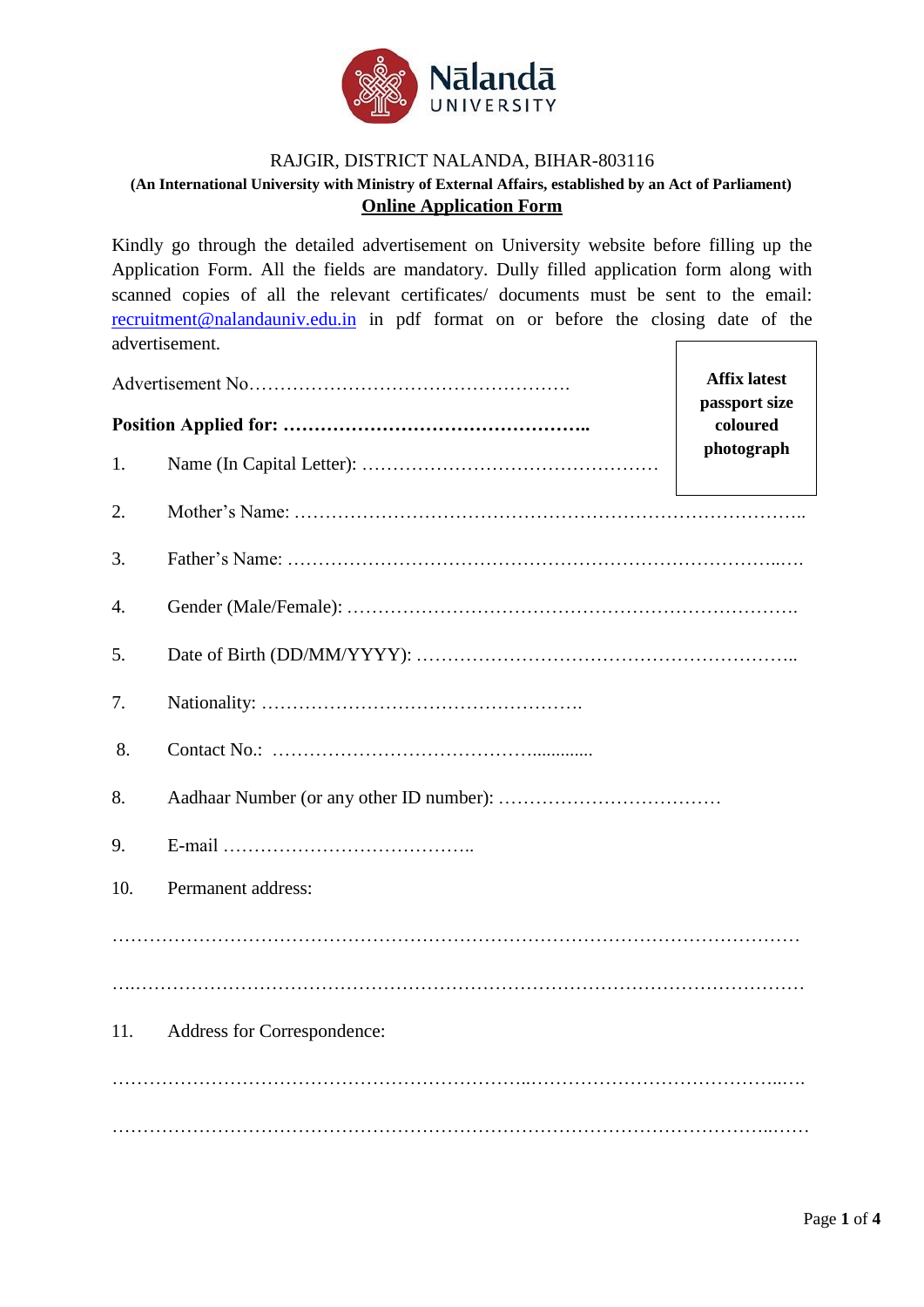| Examination        | Name of     | Year of | Subjects | Marks  | Total | $\%$ of     | Division |
|--------------------|-------------|---------|----------|--------|-------|-------------|----------|
|                    | School/     | Passing |          | Scored | Marks | Marks/      |          |
|                    | College/    |         |          |        |       | <b>CGPA</b> |          |
|                    | University/ |         |          |        |       | obtained    |          |
|                    | Institute   |         |          |        |       |             |          |
|                    | With city   |         |          |        |       |             |          |
|                    | and state   |         |          |        |       |             |          |
| Senior             |             |         |          |        |       |             |          |
| Secondary $(10th)$ |             |         |          |        |       |             |          |
|                    |             |         |          |        |       |             |          |
| Higher             |             |         |          |        |       |             |          |
| Secondary $(12th)$ |             |         |          |        |       |             |          |
|                    |             |         |          |        |       |             |          |
| Diploma/           |             |         |          |        |       |             |          |
| Graduation         |             |         |          |        |       |             |          |
|                    |             |         |          |        |       |             |          |
|                    |             |         |          |        |       |             |          |
| Masters            |             |         |          |        |       |             |          |
|                    |             |         |          |        |       |             |          |
|                    |             |         |          |        |       |             |          |
| Ph.D.              |             |         |          |        |       |             |          |
|                    |             |         |          |        |       |             |          |
|                    |             |         |          |        |       |             |          |
| Any Other          |             |         |          |        |       |             |          |
|                    |             |         |          |        |       |             |          |
|                    |             |         |          |        |       |             |          |
|                    |             |         |          |        |       |             |          |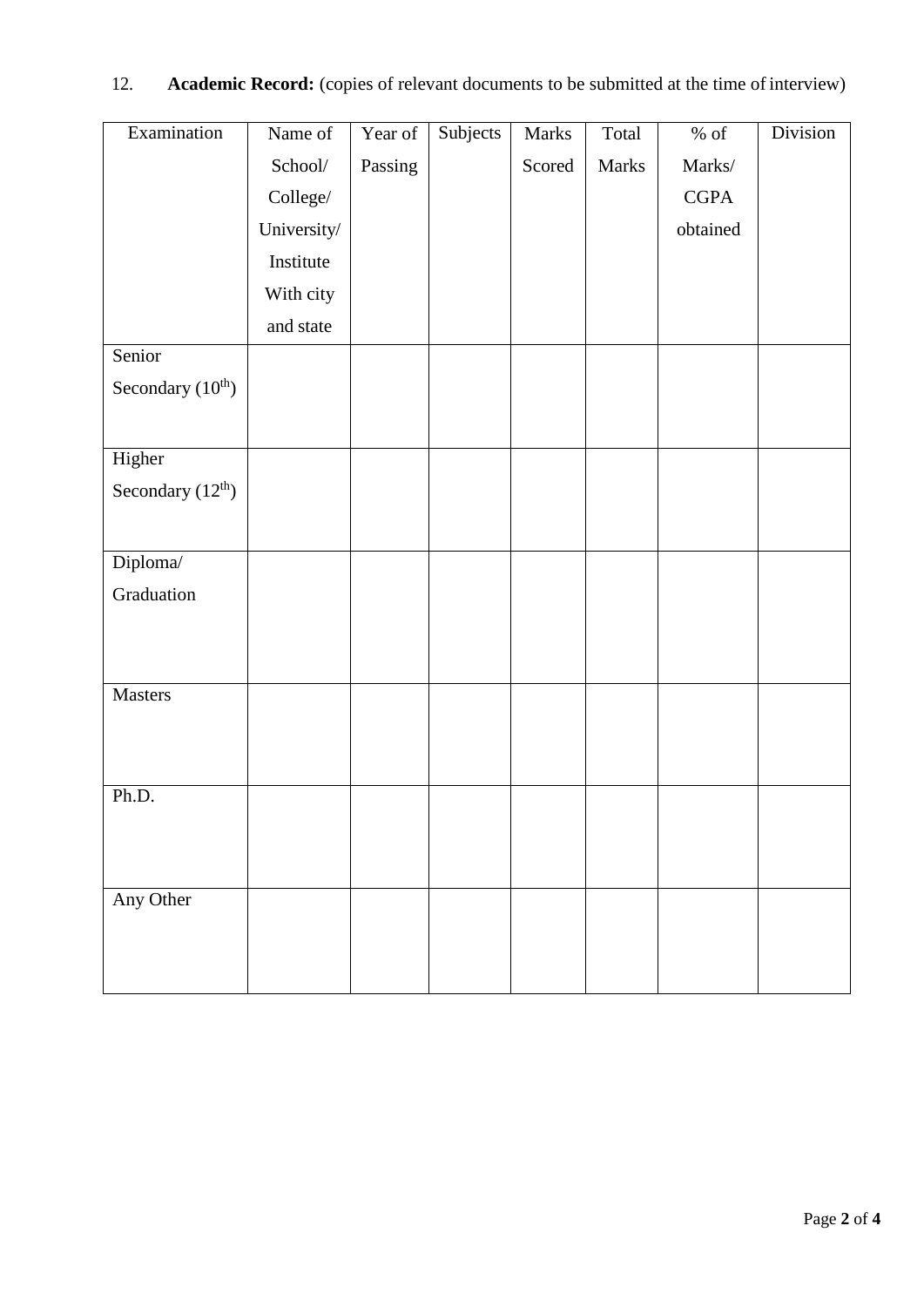13. **Work Experience** (A separate sheet or complete CV may be attached. Self-attested scanned copies of appointment letters, experience certificates, reliving orders, and last salary slip etc. in proof of multiple experiences are required to be submitted at the time of Interview):

| Position | Name of the<br>University/Institut<br>ion and address | Duration | Nature of the<br>assignment<br>(regular/contract/a<br>dhoc) | Pay scale/<br>remuneration | Key Activities |
|----------|-------------------------------------------------------|----------|-------------------------------------------------------------|----------------------------|----------------|
|          |                                                       |          |                                                             |                            |                |
|          |                                                       |          |                                                             |                            |                |
|          |                                                       |          |                                                             |                            |                |
|          |                                                       |          |                                                             |                            |                |
|          |                                                       |          |                                                             |                            |                |
|          |                                                       |          |                                                             |                            |                |

14. Any recognition/certification/accreditation/Paper presentation/Workshop/Seminar (If any):

- 1.
- 2.
- 3.
- 4.

15. Any other relevant details: